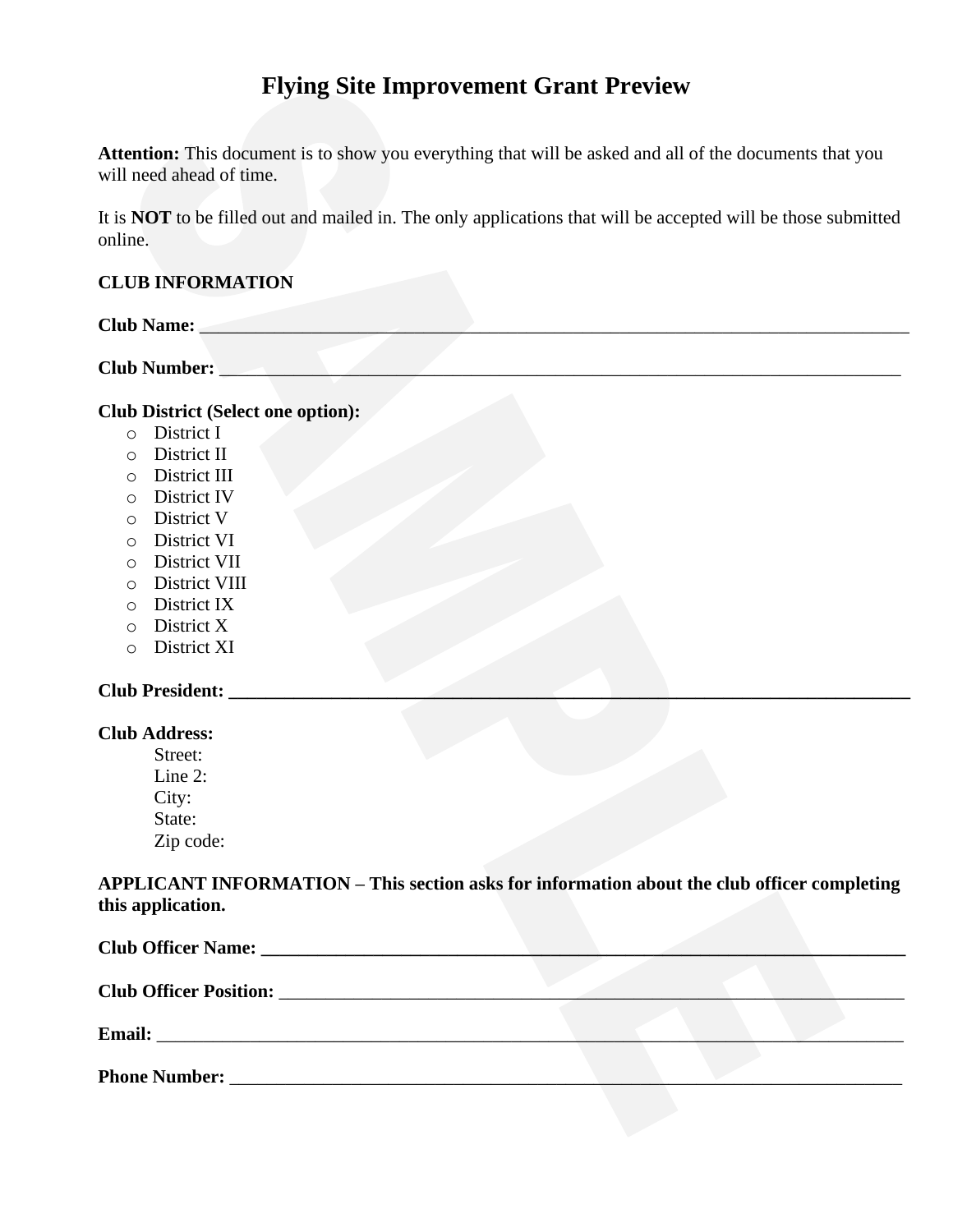# **MAILING INFORMATION FOR CHECK – This section asks for where your check should be mailed to in the event you are awarded a Take Off and Grow Grant.**

# **Club Officer Name: \_\_\_\_\_\_\_\_\_\_\_\_\_\_\_\_\_\_\_\_\_\_\_\_\_\_\_\_\_\_\_\_\_\_\_\_\_\_\_\_\_\_\_\_\_\_\_\_\_\_\_\_\_\_\_\_\_\_\_\_\_\_\_\_\_\_\_\_\_ Mailing Address:** Street: Line 2: City: State: Zip code: **CLUB DETAILS Does your club charge an initial membership fee?** o Yes o No How much is the initial membership fee?: **Does your club charge membership dues?:** o Yes o No How much are the membership dues?: How many members does your club currently have?: **Is your club an AMA Leader Club?:** o Yes o No **Is your club's flying site public land, leased, rented or owned?:** o Public o Leased o Rented o Owned **Does your club participate in the Introductory Pilot Program?:** o Yes o No **Is your club's membership size fixed?:** o Yes

o No

#### **Supported Programs:**

Please list any AMA programs and/or events that your club supports as well as any programs and/or events that your own club holds.

\_\_\_\_\_\_\_\_\_\_\_\_\_\_\_\_\_\_\_\_\_\_\_\_\_\_\_\_\_\_\_\_\_\_\_\_\_\_\_\_\_\_\_\_\_\_\_\_\_\_\_\_\_\_\_\_\_\_\_\_\_\_\_\_\_\_\_\_\_\_\_\_\_\_\_\_\_\_\_\_\_\_\_\_\_\_\_ \_\_\_\_\_\_\_\_\_\_\_\_\_\_\_\_\_\_\_\_\_\_\_\_\_\_\_\_\_\_\_\_\_\_\_\_\_\_\_\_\_\_\_\_\_\_\_\_\_\_\_\_\_\_\_\_\_\_\_\_\_\_\_\_\_\_\_\_\_\_\_\_\_\_\_\_\_\_\_\_\_\_\_\_\_\_\_ \_\_\_\_\_\_\_\_\_\_\_\_\_\_\_\_\_\_\_\_\_\_\_\_\_\_\_\_\_\_\_\_\_\_\_\_\_\_\_\_\_\_\_\_\_\_\_\_\_\_\_\_\_\_\_\_\_\_\_\_\_\_\_\_\_\_\_\_\_\_\_\_\_\_\_\_\_\_\_\_\_\_\_\_\_\_\_ \_\_\_\_\_\_\_\_\_\_\_\_\_\_\_\_\_\_\_\_\_\_\_\_\_\_\_\_\_\_\_\_\_\_\_\_\_\_\_\_\_\_\_\_\_\_\_\_\_\_\_\_\_\_\_\_\_\_\_\_\_\_\_\_\_\_\_\_\_\_\_\_\_\_\_\_\_\_\_\_\_\_\_\_\_\_\_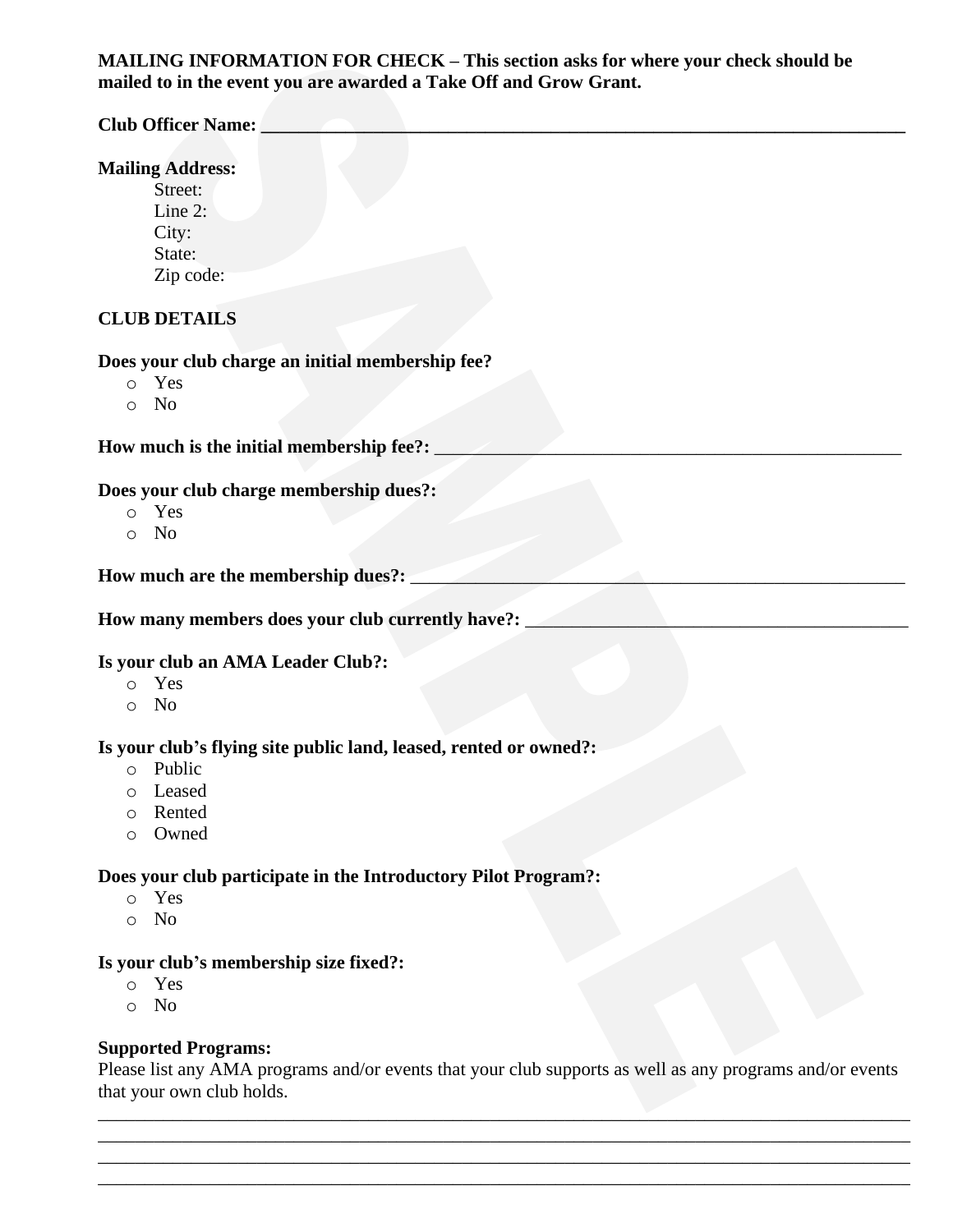#### **APPLICATION HISTORY**

**Is this the first time your club has applied for a Flying Site Improvement Grant?:**

- o Yes
- o No

#### **Has your club received a Flying Site Improvement Grant?:**

- o Yes
- o No

#### **Has it been three or more years since your received the grant?:**

- o Yes
- o No

## **PROJECT INFORMATION**

#### **Project Description:**

Describe the rationale for your club's completed or proposed project in 250 words or less.

#### **Program Work Plan:**

Describe the work your club has completed or will complete, who completed or will complete it, and the timeframe in which the work was completed or will be completed for the project in 250 words or less.

\_\_\_\_\_\_\_\_\_\_\_\_\_\_\_\_\_\_\_\_\_\_\_\_\_\_\_\_\_\_\_\_\_\_\_\_\_\_\_\_\_\_\_\_\_\_\_\_\_\_\_\_\_\_\_\_\_\_\_\_\_\_\_\_\_\_\_\_\_\_\_\_\_\_\_\_\_\_\_\_\_\_\_\_\_\_\_  $\mathcal{L} = \{ \mathcal{L} \mid \mathcal{L} \text{ and } \mathcal{L} \text{ and } \mathcal{L} \text{ and } \mathcal{L} \text{ are } \mathcal{L} \}$  $\hspace{.2cm}$   $\hspace{.2cm}$   $\hspace{.2cm}$   $\hspace{.2cm}$   $\hspace{.2cm}$   $\hspace{.2cm}$   $\hspace{.2cm}$   $\hspace{.2cm}$   $\hspace{.2cm}$   $\hspace{.2cm}$   $\hspace{.2cm}$   $\hspace{.2cm}$   $\hspace{.2cm}$   $\hspace{.2cm}$   $\hspace{.2cm}$   $\hspace{.2cm}$   $\hspace{.2cm}$   $\hspace{.2cm}$   $\hspace{.2cm}$   $\hspace{.2cm}$   $\_$  , and the set of the set of the set of the set of the set of the set of the set of the set of the set of the set of the set of the set of the set of the set of the set of the set of the set of the set of the set of th

 $\mathcal{L} = \{ \mathcal{L} \mid \mathcal{L} \in \mathcal{L} \}$  and the set of the set of the set of the set of the set of the set of the set of the set of the set of the set of the set of the set of the set of the set of the set of the set of the s \_\_\_\_\_\_\_\_\_\_\_\_\_\_\_\_\_\_\_\_\_\_\_\_\_\_\_\_\_\_\_\_\_\_\_\_\_\_\_\_\_\_\_\_\_\_\_\_\_\_\_\_\_\_\_\_\_\_\_\_\_\_\_\_\_\_\_\_\_\_\_\_\_\_\_\_\_\_\_\_\_\_\_\_\_\_\_  $\mathcal{L} = \{ \mathcal{L} \mid \mathcal{L} = \{ \mathcal{L} \mid \mathcal{L} = \{ \mathcal{L} \mid \mathcal{L} = \{ \mathcal{L} \mid \mathcal{L} = \{ \mathcal{L} \mid \mathcal{L} = \{ \mathcal{L} \mid \mathcal{L} = \{ \mathcal{L} \mid \mathcal{L} = \{ \mathcal{L} \mid \mathcal{L} = \{ \mathcal{L} \mid \mathcal{L} = \{ \mathcal{L} \mid \mathcal{L} = \{ \mathcal{L} \mid \mathcal{L} = \{ \mathcal{L} \mid \mathcal{L} = \{ \mathcal{L} \$  $\mathcal{L} = \{ \mathcal{L} \mid \mathcal{L} \text{ and } \mathcal{L} \text{ and } \mathcal{L} \text{ and } \mathcal{L} \text{ are } \mathcal{L} \}$ 

#### **Budget Worksheet:**

This year's budget worksheet is different than the past. This year, the budget worksheet will be done completely electronically within the online application. In order to complete the new budget worksheet, you will need to gather information on each item/expense you wish to submit within your application. You will need the item name, item description, item cost, and will need to determine which of the following categories the item/expense falls in; equipment (rental or purchase), supplies and materials, third-party labor/contractual, or other costs. **Note: Beginning with the 2023 grant cycle, all receipts must not contain personal items, but only those items that are being submitted with the club's Flying Site Improvement Grant application.**

#### **Club Contribution:** <u>and</u>  $\blacksquare$

**Grant Amount Requested:** \_\_\_\_\_\_\_\_\_\_\_\_\_\_\_\_\_\_\_\_\_\_\_\_\_\_\_\_\_\_\_\_\_\_\_\_\_\_\_\_\_\_\_\_\_\_\_\_\_\_\_\_\_\_\_\_\_\_\_\_\_\_\_

#### Total Cost of Project:

**Are you applying for retroactive funds for a project already completed?:**

- o Yes
- o No